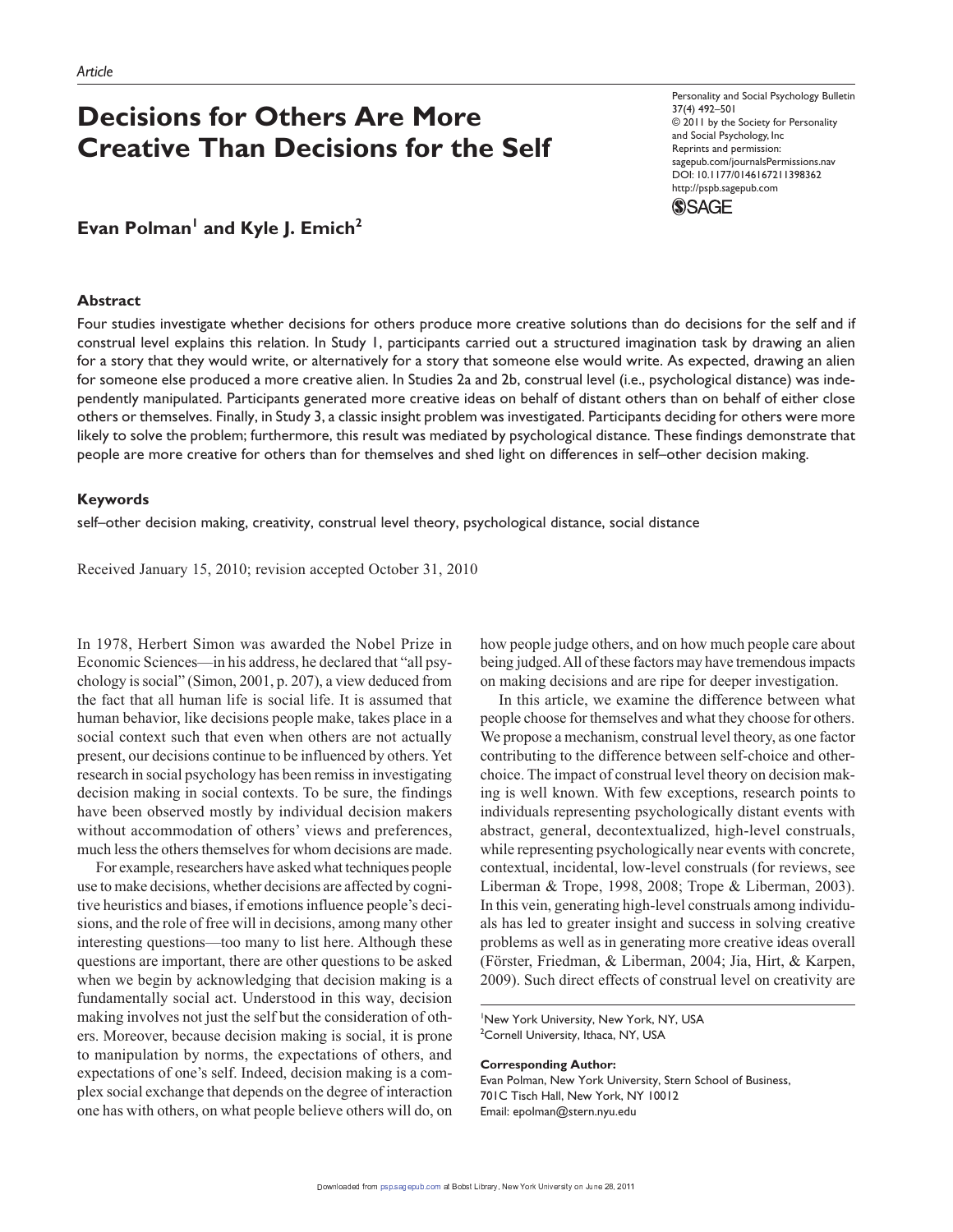often explained by *processing shifts* (cf. Schooler, Fiore, & Brandimonte, 1997) that describe the transfer of cognitive procedures from one task to another. In line with processing shifts, it has been found that high-level construals activate processes of abstraction that in turn facilitate creative problem solving and idea generation (Finke, 1995; Förster et al., 2004; Ward, 1995). That is, the higher the construal level, the more a shift in processing occurs with respect to creativity.

For example, consider the following scenario:

A prisoner was attempting to escape from a tower. He found a rope in his cell that was half as long enough to permit him to reach the ground safely. He divided the rope in half, tied the two parts together, and escaped. How could he have done this?

Research has shown that this insight problem is more likely to be solved (i.e., by dividing the rope lengthwise) provided individuals imagine solving the puzzle a year from now compared to tomorrow (i.e., temporal distance; Förster et al., 2004) or if individuals ostensibly believe that their responses benefit an organization that is 2,000 miles away compared to 2 miles away (i.e., spatial distance; Jia et al., 2009). That is, the greater the psychological distance (i.e., high-level construal), the more likely the problem is solved. There is, however, a third component of construal level identified by Liberman, Trope, and Stephan (2007) called social distance—the psychological distance between the self and others. In particular, compared with a decision on behalf of the self, might we expect a decision on behalf of another to elicit more or less creativity? It is this question that the present research was designed to address. Besides being an interesting question in its own right—examining social distance with respect to creativity has not been investigated—we were drawn to this issue because of the ubiquity of decisions that are made on behalf of others, but about which we know very little: CEOs make decisions on behalf of employees, parents on behalf of their children, physicians on behalf of patients, members of corporate boards on behalf of shareholders, lawyers and financial planners on behalf of clients, and one spouse on behalf of the other. Perhaps the clearest examples of self–other decision making in a creative problem-solving context occur in organizations where managers make decisions on behalf of employees or in marketing where copywriters generate and execute ideas on behalf of clients. Our work seeks to understand how, why, and under which conditions decision making affects creativity—juxtaposed to a context in which individuals generate creative solutions for themselves or for others.

# **Self–Other Decision Making, Social Distance, and Creativity**

Although much research has investigated creative problem solving, the research has focused on only one particular type

of problem—generating ideas or solutions that are for the self—and has not yet explored how generating ideas or solutions for others influences people's creativity. Based on research on construal level theory, we propose that people are more creative on others' behalves and consequently generate more creative ideas and solve more insight problems than people who carry out these creative activities for themselves. Indeed, research in construal level theory has established that with respect to socially distant selves, people perceive their future selves in more abstract terms than they perceive their present selves (Nussbaum, Trope, & Liberman, 2003; Wakslak, Nussbaum, Liberman, & Trope, 2008). In particular, people ascribe concrete variables (i.e., low-level construals) to their present selves' behaviors yet ascribe abstract variables (i.e., high-level construals) to both their future selves' and others' behaviors (Pronin & Ross, 2006). Of import, the decisions that people make for their future selves mirror the decisions that people make on behalf of others (Pronin, Olivola, & Kennedy, 2008). In one study, participants indicated how much of a disgusting liquid they would drink in the present moment or in the next semester; and in a separate condition, participants decided how much another participant would drink. To wit, participants who decided for others indicated the same amount as participants who decided for their future selves, whereas participants who chose for their present selves indicated they would drink a significantly smaller amount (Pronin et al., 2008, Study 1). From this perspective, research on construal level theory provides a foundation that explains the relation between self–other decision making and social distance. That is, in making decisions for others, the level of construal is higher than in making decisions for the self (Liberman et al., 2007). Given that individuals' cognition becomes more creative when they are induced into high-level mental representations (Förster et al., 2004; Jia et al., 2009), we suggest that individuals who solve creative problems on behalf of others are more creative than individuals who solve creative problems for themselves.

## **Overview of Studies**

In this regard, the current research examines self–other decision making in a creative problem-solving context and investigates whether construal level explains the relation between self–other decision making and creativity. In Study 1, participants carried out a structured imagination task by drawing an alien for a story that they would write or, alternatively, for a story that someone else would write. This drawing task has been used in previous creativity research (e.g., Ward, Finke, & Smith, 1995) and has the capacity to assess individuals' ability to go beyond existing category information and generate something novel. As previous research has shown a close relationship between creative cognition and generating novel ideas (Ward, 1994), we hypothesized that drawing an alien for someone else would produce a more creative alien than drawing an alien for the self. Next, Studies 2a and 2b were carried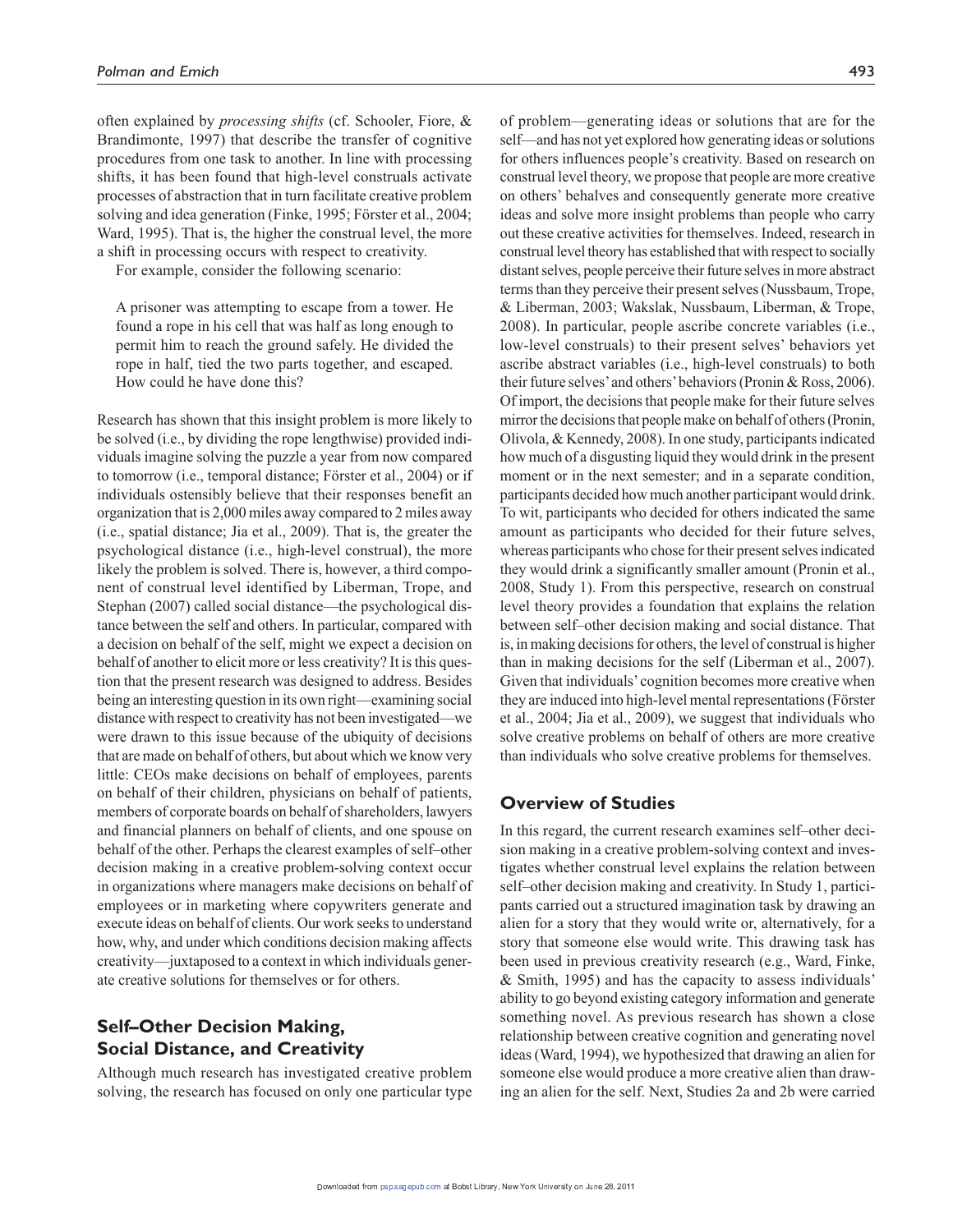out with two goals in mind. The first goal was to replicate the results of Study 1 using different manipulations and measures. The second goal was to test whether construal level moderates the relation between self–other decision making and creativity. To that end, self–other decision making and construal level were independently manipulated. Specifically, in Study 2a, participants generated ideas for themselves, close others, or distant others, with the expectation that creativity would improve with increased social distance. To complement this study, Study 2b was carried out to eliminate potential alternative explanations based on the amount of information people have of themselves and others, their confidence in self- versus other-knowledge, how emotionally involved people are in making their own versus others' decisions, and their mood. Because it is plausible that any of these variables vary between self-choice and other-choice, we included them in our analyses by (a) manipulating the amount of information people have of others (in addition to manipulating social distance) and (b) measuring the degree of confidence, emotional involvement, and mood that decision makers experience in generating ideas for either themselves or others. Finally, in Study 3, the insight problem quoted in the introduction was tested participants imagined themselves in the tower and attempted to solve the problem or imagined someone else in the tower and attempted to solve the problem on their behalf. Moreover, mediation was tested statistically with the bootstrapping method (Preacher & Hayes, 2004). Thus, across four studies, participants faced three different kinds of creative decisions; furthermore, these decisions ranged from imaginative to brainstorming to problem solving. In short, we predict that decisions for others produce more creative choices than decisions for the self and that this relation is explained by construal level.

# **Study 1**

# *Method*

In exchange for extra credit, 262 undergraduates agreed to participate. In this study, participants carried out a structured imagination task by drawing an alien (Ward et al., 1995). In particular, participants were informed that they were drawing an alien for a story that they would later write or, alternatively, for a story that someone else would later write. The instructions emphasized that participants would have to draw and decide what the focal alien would look like and that participants would have 7 min. Following the drawing task, participants were thanked for their participation and informed that no one would be writing the corresponding story.

## *Results and Discussion*

Consistent with previous research (see Ward, 1994), we derived a creativity score by counting the number of times that unusual (i.e., not earthlike) features appear in each drawing (e.g., having more than two eyes). Two coders carried out the counting, and their scores were averaged together to form one creativity score per alien—coders demonstrated high agreement ( $\alpha$  = .91). As predicted, drawing an alien for someone else resulted in a more creative alien ( $M = 1.55$ ,  $SD = 1.22$ ) than drawing an alien for the self ( $M = 1.04$ ,  $SD = 1.05$ ),  $t(260) = 3.61$ ,  $p < .001$ ,  $d = 0.45$ .

Study 1 demonstrates support for the relation between self– other decision making and creativity. Drawing an alien for someone else led to a more creative outcome than drawing an alien for the self. One limitation, however, is that among participants who drew aliens for others, no requirement of writing a story was provided. That is, among participants who drew aliens for themselves, advance notice was provided that they would have to write a story about their own alien, and it is conceivable that these participants were distracted by or preoccupied with writing their stories while drawing their aliens. Indeed, Csikszentmihalyi (1997) writes that distraction interferes with creativity. Studies 2a and 2b were carried out to eliminate this alternative explanation as well as to shed light on whether construal level moderates the relation between self–other decision making and creativity. In particular, construal level was manipulated by instructing participants to generate ideas for either close or distant others (e.g., Liviatan, Trope, & Liberman, 2008).

# **Studies 2a and 2b** *Method*

In exchange for extra credit, 581 undergraduates agreed to participate. In Study 2a ( $N = 65$ ), construal level was manipulated such that participants generated ideas for themselves, close others, or distant others. If, as we predict, social distance influences creativity, we should observe the most creativity among participants who generate ideas for distant others, with diminishing creativity among participants who generate ideas for close others and for themselves.

Study 2b ( $N = 516$ ) extends 2a by manipulating the amount of information participants have of close and distant others as well as by measuring participants' degree of confidence, emotional involvement, and mood. These variables might otherwise explain why people make different decisions for others than they do for themselves. Together, the results of these two studies could indicate that the effect of self–other decision making on creativity is due to concurrent changes in construal level.

In Study 2a, participants were randomly assigned to one of three conditions of increasing social distance. In each condition, participants generated five gift ideas. In the first condition, participants generated ideas for themselves; in the second condition, participants generated ideas for a close other; and in the third condition, participants generated ideas for a distant other. We manipulated level of closeness (i.e., social distance) by instructing participants that they were generating ideas for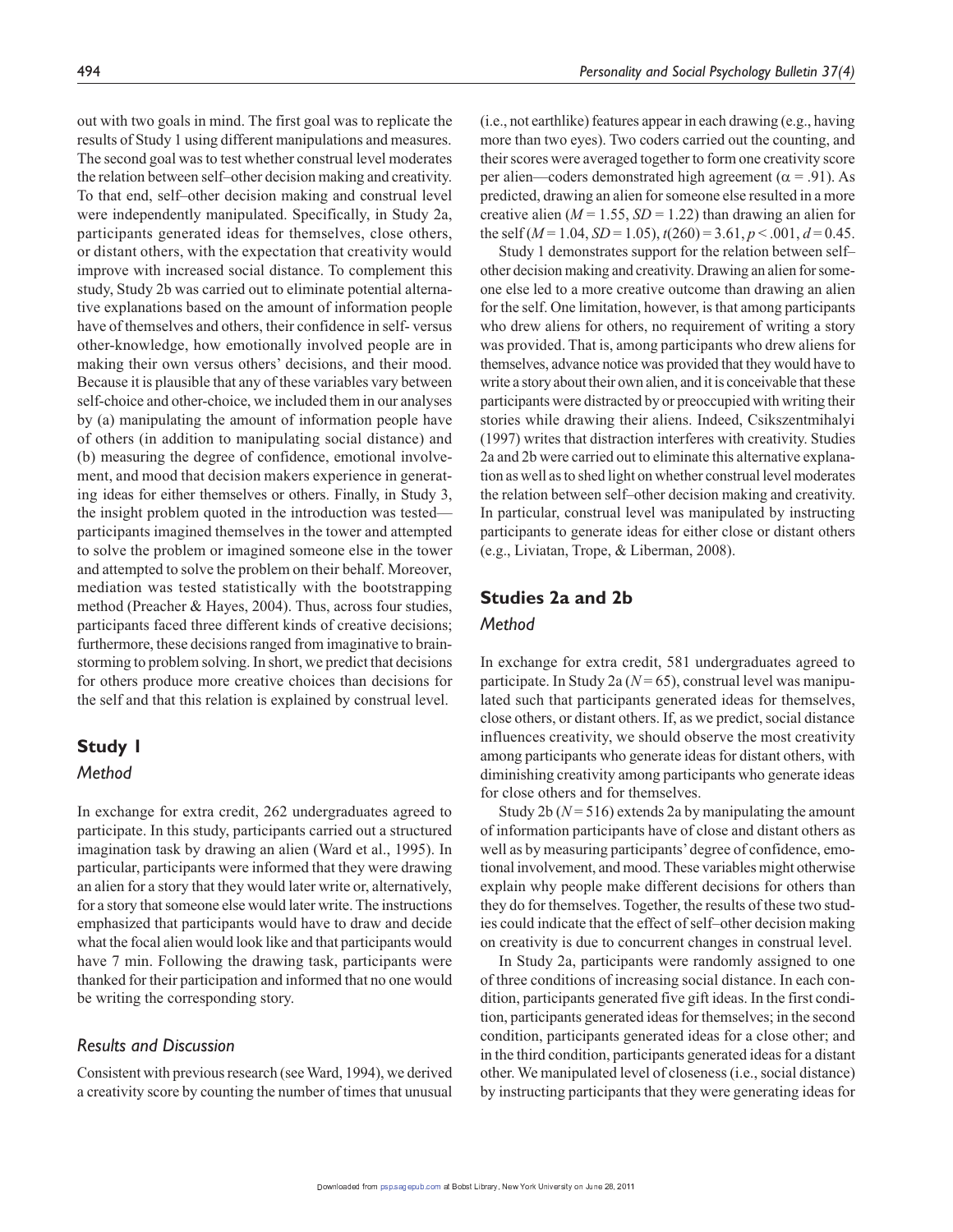someone who ostensibly shares their birth month. Research has found that sharing a birthday, much less a birth month, with a stranger is sufficient to create a social bond and a feeling of closeness (Gunia, Sivanathan, & Galinsky, 2009; Miller, Downs, & Prentice, 1998). Thus, in generating ideas for close others, participants were led to believe they shared a birth month, whereas in generating ideas for distant others, participants were led to believe they were born in a different month. In this vein, choosing for the self represents a condition with zero social distance, choosing for a close other represents a condition with some social distance, and finally choosing for a distant other represents a condition with the most social distance. Because we predict that social distance influences creativity, we expect a linear trend of increasing creativity from the self to close other to distant other.

In Study 2b, we carried out the same steps and measures as in Study 2a, but with three major additions. First, we manipulated the amount of information that participants had of others. In particular, we provided participants with either one piece or six pieces of information about the person for whom they were generating gift ideas. Pieces of information were drawn randomly from a list of 68 personality traits identified by Saucier and Goldberg (1996; e.g., earnest, honest, etc.). Because the traits were drawn randomly, no participant received the same combination of traits. Next, we included additional measures that may plausibly underlie the effects of self–other decision making on creativity, namely confidence ("How confident are you in your knowledge of *this person* [*yourself*]?") and emotional involvement ("How emotionally involved were you in coming up with birthday gift ideas?"). For both items, participants' responses ranged from 1 (*not at all*) to 4 (*extremely*). We also measured mood by asking participants to respond to the Positive and Negative Affect Scale (Watson, Clark, & Tellegen, 1988), as well as included manipulation checks for closeness ("How close did you feel with *this person* [*yourself*]?") and amount of information ("How much information did you have of *this person* [*yourself*]?"). Participants respectively responded from 1 (*not at all*) to 4 (*extremely*) and from 1 (*none*) to 4 (*a lot*). We were particularly interested in discovering whether self–other decision making would predict creativity above and beyond these variables. In a final departure from Study 2a, we also measured creativity differently. In Study 2a, we measured creativity by calculating participants' dominance rank ratio (a low dominance rank ratio indicates high creativity; e.g., Leung & Chiu,  $2010$ .<sup>1</sup> In contrast, in Study 2b, we measured creativity by collecting two coders' assessments of each idea's novelty from 1 (*not novel*) to 5 (*extremely novel*) and usefulness from 1 (*not useful*) to 5 (*extremely useful*). Because the coders demonstrated significant agreement in their ratings of the ideas' novelty  $(r = .53, p < .001)$  and usefulness  $(r = .22, p < .001)$ , their assessments were averaged together to form one composite score for creativity (e.g., Diehl & Stroebe, 1987). In all, we expect that participants generate more creative ideas when decisions are cast for distant others, regardless of the amount of information that participants have of distant others.

## *Results and Discussion*

The primary dependent variables for Studies 2a and 2b are the number of creative ideas generated as measured by dominance rank ratio (Study 2a) and the composite creativity score (Study 2b). As predicted, in Study 2a, participants who generated ideas for distant others generated more creative ideas  $(M = 2.91, SD = 0.52)$  than did participants who generated ideas for close others  $(M = 3.50, SD = 0.45)$ , who in turn generated more creative ideas than did participants who generated ideas for themselves (*M* = 4.69, *SD* = 0.51)—evidenced by a linear contrast,  $F(1, 63) = 5.19$ ,  $p < .05$ . What is more, Tukey tests show that participants who generated ideas for distant others generated more creative ideas than participants who generated ideas for themselves ( $p < .05$ ).

Would, however, the results hold after considering the amount of information, confidence, emotional involvement, and mood that participants experience in generating their ideas? To be sure, in Study 2b, we carried out three separate ANOVAs across five conditions (self; close other–high information; close other–low information; distant other–high information; distant other–low information) on participants' closeness, amount of information, and average composite creativity of generated ideas respectively. The manipulation checks held, indicating participants in the self and close other conditions felt more close to the person for whom they were generating ideas compared to participants in the distant other conditions,  $F(4, 515) = 61.56, p < .001$ ; planned contrast (+1 self, +1 close other–high information, +1 close other–low information, –1.5 distant other–high information, –1.5 close other–low information),  $t(511) = 8.03$ ,  $p < .001$ . Moreover, participants in the self and high information conditions reported having more information about the person for whom they were generating ideas than participants in the low information conditions, *F*(4,  $515$ ) = 93.01,  $p < .001$ ; planned contrast (+1 self, +1 close other–high information, +1 distant other–high information, –1.5 close other–low information, –1.5 distant other–low information),  $t(511) = 12.15$ ,  $p < .001$ . Of import, however, is the main effect illustrated in Figure 1. Participants who generated ideas for distant others generated more creative ideas than either participants who generated ideas for close others or participants who generated ideas for themselves,  $F(4, 504) =$ 22.70,  $p < .001$ . Indeed, Tukey tests show that participants who generated ideas for distant others generated more creative ideas than participants in any of the three other conditions  $(ps < .001)$ . No differences were observed in any of the other conditions ( $p_s$  > .40). Crucially, including measures of confidence, emotional involvement, and mood as covariates did not substantially alter the findings—evidence that self–other decision making contributes unique explanatory variance in fostering creativity. Thus, these data help highlight the unique importance of construal level in the context of self–other decision making and creativity. Although differences exist between (a) the amount of information people have of themselves  $(M =$ 3.81,  $SD = 0.48$ ) compared to others ( $M = 2.38$ ,  $SD = 0.78$ ),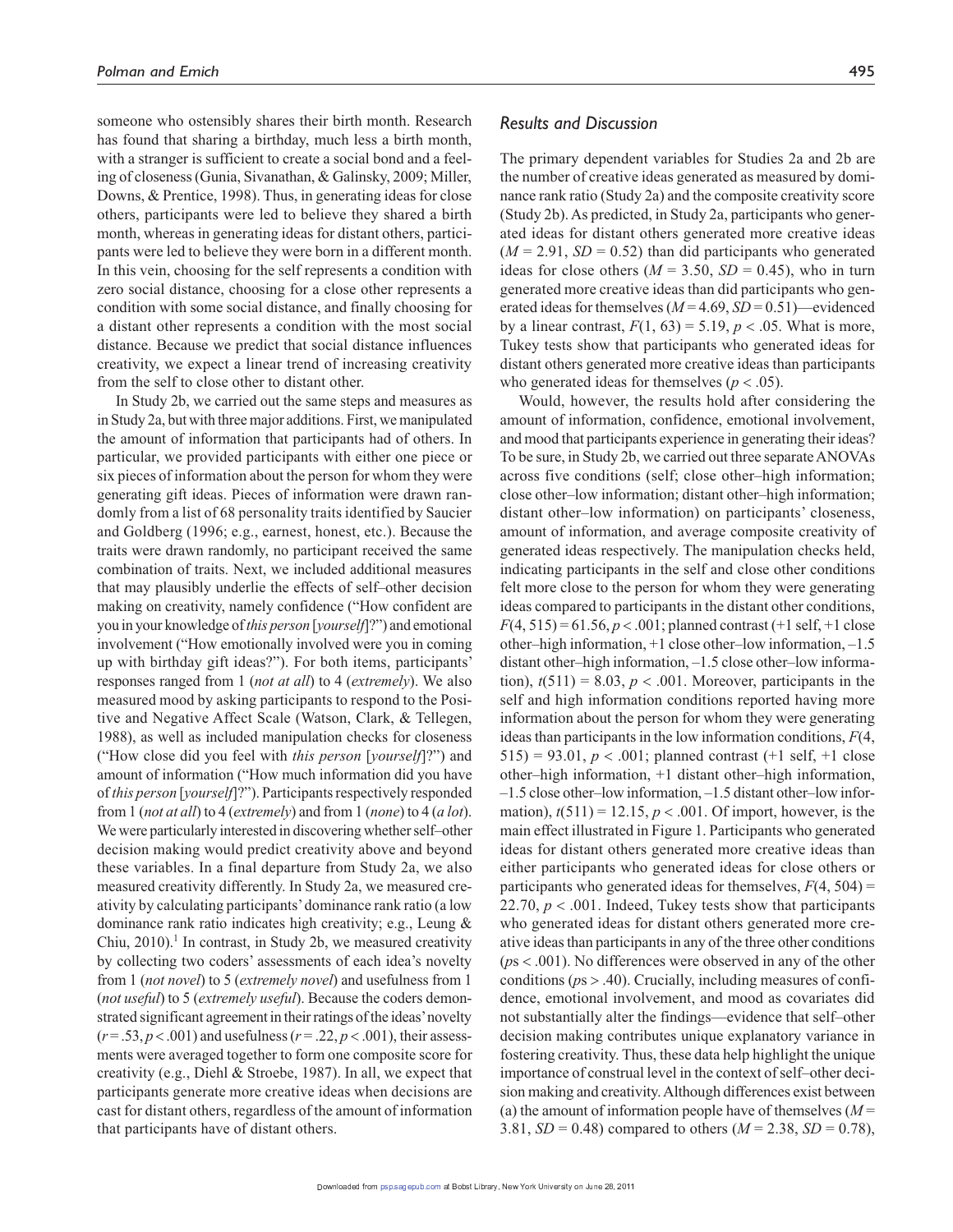

**Figure 1.** Effects of closeness and information on creativity

Note: Bars with the same letters do not represent conditions with significantly different means. Confidence, emotional involvement, and mood were included in analyses as covariates.

 $t(514) = 18.10, p < .001, d = 1.60$ ; (b) the degree of confidence people have of their knowledge (*M* = 3.77, *SD* = 0.44) compared to others' knowledge (*M* = 2.09, *SD* = 0.96), *t*(513) = 17.57,  $p < .001, d = 1.55$ ; (c) the experienced emotional involvement in self-choice ( $M = 2.81$ ,  $SD = 0.92$ ) versus other-choice ( $M =$ 2.42, *SD* = 0.89),  $t(514) = 3.97$ ,  $p < .001$ ,  $d = 0.35$ ; and (d) the reported negative affect in self-choice  $(M = 3.22, SD = 0.97)$ versus other-choice ( $M = 3.01$ ,  $SD = 0.86$ ),  $t(514) = 2.23$ ,  $p < .05$ ,  $d = 0.20$ ; these differences did not influence the creativity of decisions made on behalf of others in relation to decisions made on behalf of the self.

Taken together, the results of Studies 2a and 2b indicate two major findings. First, we found that construal level moderated individuals' creativity, such that individuals who generated ideas for distant others generated more creative ideas compared to individuals who generated ideas for close others and to individuals who generated ideas for themselves. What is more, we found that this effect is not due to the amount of information that people have of themselves or of others, nor is it due to the confidence, emotional involvement, or mood that people experience. Rather, it is construal level, and by extension social distance, that explains the greater creativity observed in decisions for others. Thus, these findings provide evidence for the relation between self–other decision making and creativity and, in particular, the role of construal level. To extend this finding, Study 3 was carried out to include a different measure of creativity as well as a statistical test of mediation.

# **Study 3**

# *Method*

In exchange for extra credit, 137 undergraduates agreed to participate. In this study, participants attempted to solve the classic insight problem quoted in the introduction. However, the problem was modified such that half the participants were instructed to solve the problem by imagining themselves in the tower, whereas the other half of participants were instructed to solve the problem on behalf of someone else in the tower. Next, participants responded to a question used in other research to measure psychological distance (e.g., Broemer, Grabowski, Gebauer, Ermel, & Diehl, 2008) by indicating how far the tower felt from 1 (*very near*) to 7 (*very distant*) more distance is indicative of high-level construals.

## *Results and Discussion*

As predicted, participants who generated a solution on behalf of someone else in the tower were more likely to solve the problem  $(M = 66\%, SD = 48\%)$  compared to participants who imagined themselves in the tower ( $M = 48\%$ ,  $SD = 50\%$ ),  $\chi^2(1, N = 136) = 4.41, p < .05, d = 0.37$ . By the same token, participants who generated a solution on behalf of someone else in the tower were more likely to indicate that the tower felt further away ( $M = 5.06$ ,  $SD = 1.62$ ) compared to participants who imagined themselves in the tower  $(M = 4.21, SD = 1.87)$ ,  $t(112) = 2.60, p < .05, d = 0.49$ . Thus, consistent with Studies 1 and 2, we observe that decisions for others are more creative than decisions for the self and yield high-level construals. In light of these findings, we carried out a bootstrapping procedure to determine whether psychological distance mediates the relation between self–other decision making and creativity (i.e., solving the puzzle correctly). Consistent with Preacher and Hayes's (2004) guidelines, mediation was tested by deriving bias-corrected and accelerated confidence intervals for the indirect effect of self–other decision making on individuals' creativity, through the mediator, psychological distance. To compute the indirect effect, 1,000 repeated random samples were taken from the original data. Mediation is said to occur if the derived confidence interval does not contain zero. Results of the bootstrap analysis indicated that the true indirect effect was estimated to lie between –.711 and –.051 with 95% confidence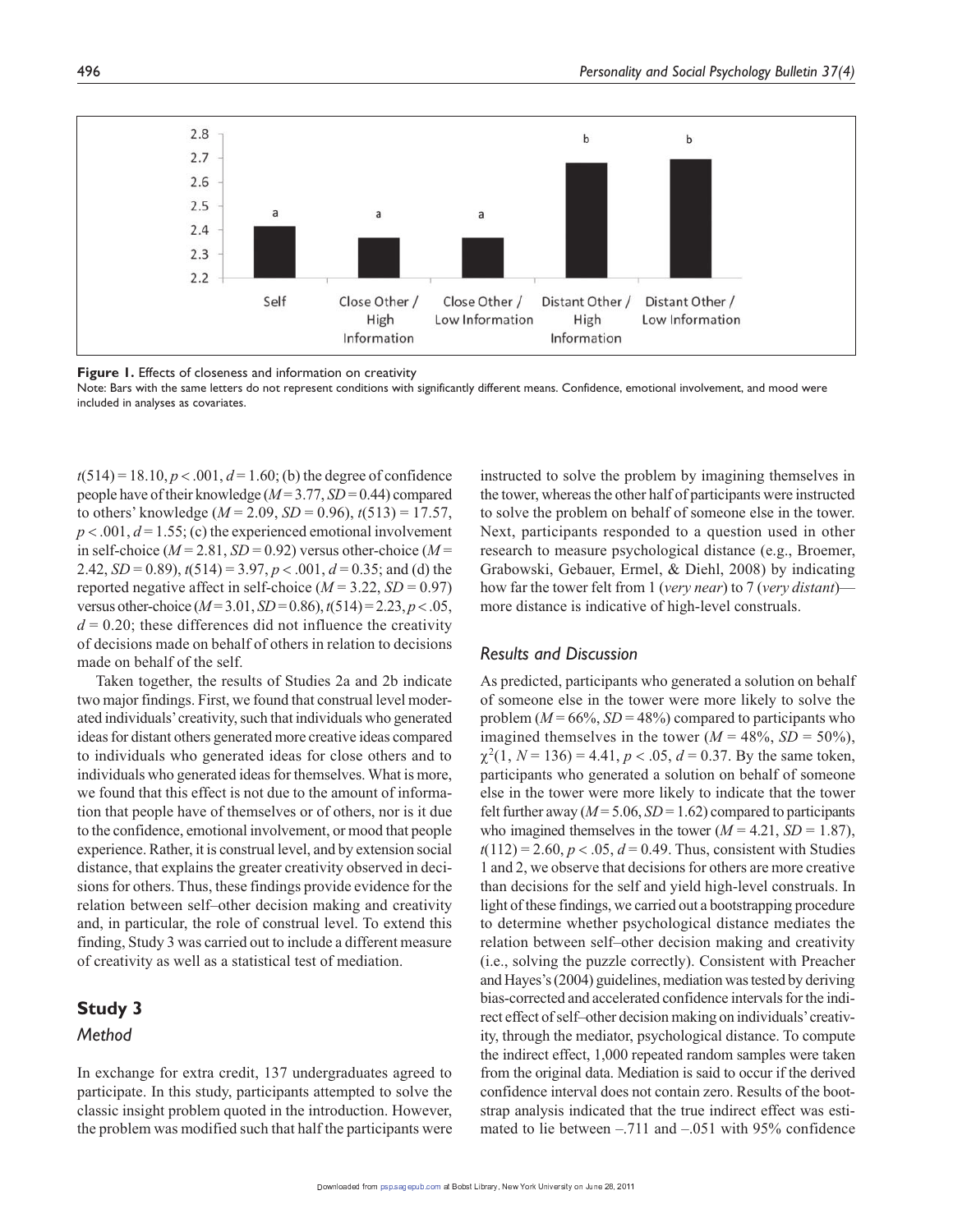(the confidence interval does not contain zero), confirming that psychological distance did act as a mediator—verified also by a Goodman test  $(z = 1.98, p < .05)$ . The overall chain thus supports the prediction that choosing for others engenders high-level construals, which in turn contributes to creativity.

The results of Study 3 converge with those of Studies 1 and 2 and suggest that decisions for others are more creative than decisions for the self. In the tower insight problem, people making a decision on behalf of someone else trapped in the tower were more likely to generate the correct and creative solution than people who imagined themselves in the tower and who were instructed to generate their own solutions. Moreover, as we predicted, psychological distance mediated this relation. Along these lines, research using the same insight problem has shown that temporal distance and spatial distance increased people's creativity (Förster et al., 2004; Jia et al., 2009)—we thus extend the findings of psychological distance on creativity to include social distance.

# **General Discussion**

A broad range of situational factors have been identified to influence creativity. For example, inducing a positive mood among individuals leads to greater creative performances on tasks such as the Remote Associates Test (Isen, Daubman, & Nowicki, 1987). In other lines of work, unconscious thought, exposure to multiculturalism, and perspective taking have been found to increase creativity (Dijksterhuis & Meurs, 2006; Galinsky, Maddux, Gilin, & White, 2008; Leung, Maddux, Galinsky, & Chiu, 2008). Likewise, research has investigated which factors stifle creativity, such as extrinsic rewards, avoidance motivation, and counterfactual thinking (Amabile, 1996; Friedman & Förster, 2000; Markman, Lindberg, Kray, & Galinsky, 2007). In the current research, we investigated whether a hitherto unexplored situational variable, self–other decision making, influences creative insight and idea generation.

Across four studies, decisions for others were found to be more creative than decisions for the self. This effect was observed in domains as varied as imagining and drawing an alien (Study 1), generating creative gift ideas (Studies 2a and 2b), and solving a classic creative insight problem (Study 3). Moreover, the effect of self–other decision making on creativity was explained by construal level, such that the social distance between deciding for the self and deciding on behalf of someone else led individuals to experience high-level construals and, hence, processes of abstraction that facilitate creative cognition.

These findings are hardly trivial, considering important and creative choices are often made on behalf of others (Yates, 1990). Indeed, the practical implications of our findings are striking in the extent of their reach. That decisions for others are more creative than decisions for the self is not only valuable information for researchers in social psychology, decision making, marketing, and management but also should prove of considerable interest to negotiators, managers, product designers, marketers, and advertisers, among many others. Creativity is often seen as a means of artistic expression, a channel in which to pour an artist's creative talent, yet this type of work is not really in keeping with the industrial reality of world economies. Although creativity for the sake of itself exists, we cannot overlook that creativity and innovation also exist as a profession dedicated to the creation and ultimate consumption of products and practices by others.

Indeed, people are often hired, even elected, to make decisions on behalf of others—consultants, politicians, and board members are three examples. And the quality and success of their decisions depend on the amount and type of information that is considered during the decision process (Payne, 1976). In particular, consultants, creative or otherwise, are typically hired because they have access to certain information. Yet as the present studies show, decisions for others are more creative than decisions for the self irrespective of the amount of information that people have of others. These results lead to speculations about other studies that in some way or another deal with self– other decision making. We might think at first glance that people who make decisions on behalf of others are less enmeshed in decisions and therefore more objective in assimilating and construing information. Put differently, people who make decision for others may suffer fewer cognitive biases. A lawyer, for example, in a divorce proceeding may see the opposition's argument more clearly than a client, or a real estate agent may more accurately generate a selling price than an owner. We suspect, however, that the net effect of deciding for others is accompanied with greater, not fewer, systematic biases and that the two examples provided here represent exceptions to this rule.

For instance, Loewenstein (2005) asserted that parents may not adequately dress their children on wintry days if parents are hot from exertion—presumably because it is hard for parents to imagine someone else is cold when they themselves are hot. In another example by Loewenstein, a patient may be in an affectively hot, aroused state after receiving bad news despite the doctor being in a pain-free, affectively cold state—a difference that could cause the doctor to underappreciate the patient's pain and ultimately undermedicate. These examples suggest that people who make decisions for others ignore or do not sufficiently consider others' needs or preferences (i.e., empathy gap; Van Boven, Dunning, & Loewenstein, 2000). In contrast, research also shows that with respect to affective forecasting (e.g., overestimating the duration of affective reactions to negative events; Wilson & Gilbert, 2005), people anticipate feeling guilty if they make poor decisions on behalf of others. Called *other-induced regret* (Stone, Yates, & Caruthers, 2002), anticipated feelings moderate the choices that people make (Simonson, 1992). As an example, Casarett and Ross (1997) found that doctors sometimes make cautious decisions for their patients that are not consistent with patients' predilections, for fear of feeling guilty after making decisions that are consistent with patients' preferences. Notwithstanding the emotions that people experience in making decisions for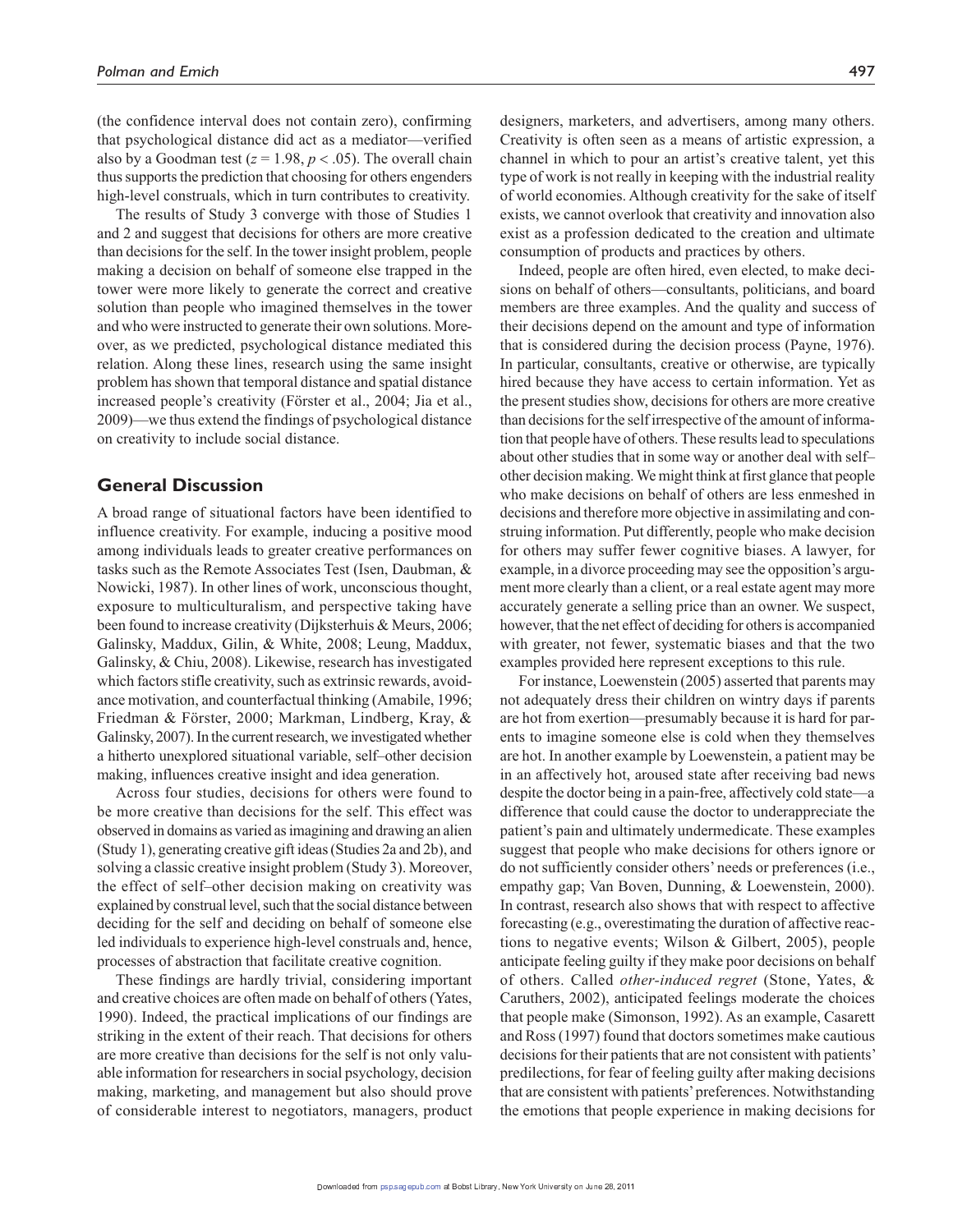others (or lack thereof), a small but growing research stream has documented cognitive biases among decision makers who specifically choose on behalf of others and reported that omission bias (Zikmund-Fisher, Sarr, Fagerlin, & Ubel, 2006), confirmation bias (Jonas, Schulz-Hardt, & Frey, 2005), lexicographic weighting (Kray, 2000), and information distortion (Polman, 2010) are greater among decision makers who decide on others' behalves in relation to their own behalves. Our research builds on this general theme by exploring the effect of self–other differences on creativity—a veritably social process that bears on issues of biases in social judgment.

In this vein, fundamental attribution error (Ross, 1977) and pluralistic ignorance (Miller & McFarland, 1987) both state that people make different inferences of their own behavior compared to others' behavior. In particular, Heath (1999) found that people believe they are motivated less by extrinsic rewards and more by intrinsic rewards, compared to how much they believe others are motivated by extrinsic and intrinsic rewards. Likewise, Hsee and Weber (1997) found that people make less risky decisions for themselves than they predict others make for themselves. Moreover, studies by Vorauer and Ratner (1996), and recently by Shelton and Richeson (2005), found that in an unrealized interaction between two people, individuals attribute their failure to interact to a fear of rejection but others' failure to a lack of interest. Future research will benefit from extending these investigations into a self–other decision-making context.

It is important to mention how our results might relate to other areas of research that deal with making decisions for others, namely, perspective taking. It might be that perspective taking is invoked when people make decisions for other people or that overlap in mental representations between the self and others is increased. If so, then the effects of perspective taking may resemble, in a nontrivial way, the effects of making decisions for others. For example, taking the perspective of a negotiation opponent causes individuals to generate more creative agreements (Galinsky et al., 2008). Might perspective taking, therefore, contribute to the results we present here? We suspect that they do not, that in fact individuals who engage in taking others' perspective subsequently ascribe concrete variables to others (Kray, 2000; Wray & Stone, 2005), precisely the kind of variables that represent low-level construals, and hence diminished creativity. In this vein, variables unique to making decisions for others may moderate the effects of perspective taking among people who make decisions for others. As an example, people may experience feelings of power when they make decisions for other people, and when people feel powerful, they have a tendency to eschew perspective taking (Galinsky, Magee, Inesi, & Gruenfeld, 2006). What is more, perspective taking and other-choice are different in other ways; people who take others' perspective do not get to experience the outcomes of decisions, much less make decisions. Needless to say, future research should directly examine the effects of perspective taking among people who make decisions for others.

Also potentially worthwhile is considering the role of intrinsic motivation among people who generate creative solutions for themselves compared to people who generate creative solutions for others. Intrinsic motivation refers to the desire to expend effort based on interest in and enjoyment of the work itself (Amabile, Hill, Hennessey, & Tighe, 1994; Ryan & Deci, 2000) and is typically contrasted with extrinsic motivation the desire to expend effort to obtain outcomes external to the work itself, such as rewards and recognition (Amabile, 1993; Brief & Aldag, 1977). Of import, extrinsic motivation has been found to dampen creativity (Amabile, 1985), yet it is potentially more representative among people who generate creative solutions for others, given they receive money or recognition in return. A plausible explanation for this discrepancy is based on prosocial motivation—the desire to expend effort to benefit other people (Batson, 1987). People who make creative decisions for others may experience the opportunity to have a positive impact on other people. In particular, people experience relatedness in connecting their decisions to outcomes that matter in the lives of other people (Grant, 2007). For example, when intrinsically motivated, a creative consultant's effort is based on the enjoyment of his or her work. Yet when prosocially motivated, the consultant's effort is based on a desire to help an organization, which provides meaning and fulfillment (Grant, 2008). This interpretation is consistent with evidence showing that intrinsic and prosocial motivations are related to construal level theory. When intrinsically motivated, people are present focused (Quinn, 2005); however, when prosocially motivated, people are future focused (Batson, 1998). Future research should include these variables to examine the relative contributions of intrinsic and prosocial motivations to creativity as well as to other outcomes of interest (e.g., Grant, 2008).

In spite of the current study's relatively encouraging findings, there are some limitations to bear in mind. First, the decision makers in our study did not know the persons for whom they were making decisions, other than that they were fellow students. On research in social judgment, Epley and Dunning (2000) suggested that individuals make different predictions for strangers or "averages persons" than they do for family members or friends (also see Hsee & Weber, 1997). The same could be said with making decisions, such that decisions vary according to whether the other is a close or distant other—as evidenced by the current research. Thus, we might expect differences in self–other decision making according to whom people are choosing (e.g., mother, friend, employee). Future research should directly investigate specific degrees of social distance such as choosing for subordinates versus superordinates, friends versus enemies, citizens versus foreigners, among possible other cases such as choosing on behalf of a group (e.g., Redelmeier & Tversky, 1990).

A second limitation is that without a control condition, we cannot conclude whether deciding on behalf of someone else facilitates creativity or whether deciding on behalf of the self inhibits creative output. That said, research shows that high-level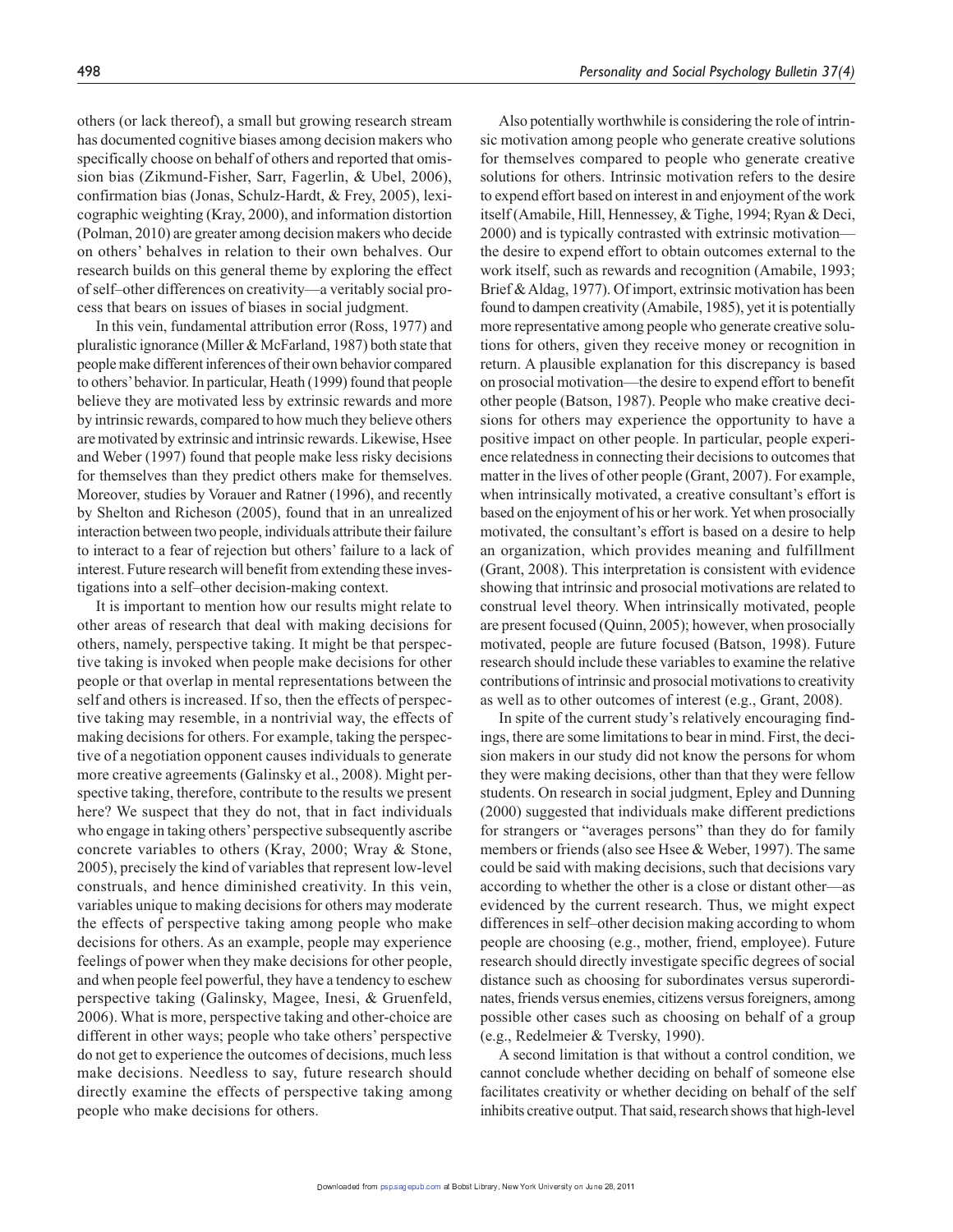construals enhance creativity rather than low-level construals impeding it (Förster et al., 2004; Jia et al., 2009). Thus, we suspect that decisions for others are more creative. In particular, Restle (1962) reported that the success rate for the insight problem used in Study 3 is 50%, which is significantly less than the rate reported among participants who were instructed to solve the problem on behalf of someone else,  $z = 2.76$ ,  $p < .01$ .

In closing, given the ubiquity of decisions that are made on behalf of others, it is surprising how little research has been conducted on self–other decision making in marketing, management, and the psychology literature writ large. Relatively little is known about how people make decisions for other people, yet much is known about decision making in general. This was a natural place to begin, for without some basic understanding of decision making, one stands little chance of understanding the complex case of how people make decisions for other people. This is particularly the case with regard to decisions involving creativity. Researchers have studied creativity in a variety of settings, generating considerable research on motivation, groups, and general well-being (for reviews, see Amabile, 1996; Csikszentmihalyi, 1997), and this astounding breadth of relevance makes it of immense benefit in the study of self–other decision making.

#### **Declaration of Conflicting Interests**

The authors declared no potential conflicts of interests with respect to the authorship and/or publication of this article.

#### **Financial Disclosure/Funding**

The authors received no financial support for the research and/or authorship of this article.

#### **Notes**

- 1. Following Ward, Patterson, Sifonis, Dodds, and Saunders (2002), we recorded each gift idea's ordinal position on its author's list and took the average output position across all participants who had listed this gift idea to form its rank. Next, for each idea, we obtained its output dominance score (the number of times an idea is generated across the entire sample). We then divided the dominance score of an idea by its rank to yield a dominance–rank score. Finally, for each participant, we computed the mean of the dominance–rank ratios of the five ideas generated.
- 2. Restle (1962) reported that the success rate increases as time spent on the problem increases. Specifically, if time spent on the problem is 200 s, the success rate is 50%. Participants in Study 3 spent, on average, 143 s; furthermore, there was no difference in time between groups,  $t < 1$ . Thus, comparing the success rate to 50% provides a conservative test of whether deciding on behalf of someone else facilitates creativity or whether deciding on behalf of the self inhibits it.

### **References**

Amabile, T. M. (1985). Motivation and creativity: Effects of motivational orientation on creative writers. *Journal of Personality and Social Psychology*, *48*, 393-399.

- Amabile, T. M. (1993). Motivational synergy: Toward new conceptualizations of intrinsic and extrinsic motivation in the workplace. *Human Resource Management Review*, *3*, 185-201.
- Amabile, T. M. (1996). *Creativity in context: Update to "The social psychology of creativity."* Boulder, CO: Westview.
- Amabile, T. M., Hill, K. G., Hennessey, B. A., & Tighe, E. M. (1994). The Work Preference Inventory: Assessing intrinsic and extrinsic motivational orientations. *Journal of Personality and Social Psychology*, *66*, 950-967.
- Batson, C. D. (1987). Prosocial motivation: Is it ever truly altruistic? In L. Berkowitz (Ed.), *Advances in experimental social psychology*  (Vol. 20, pp. 65-122). New York, NY: Academic Press.
- Batson, C. D. (1998). Altruism and prosocial behavior. In D. T. Gilbert, S. T. Fiske, & G. Lindzey (Eds.), *The handbook of social psychology* (4th ed., Vol. 2, pp. 282-316). New York, NY: McGraw-Hill.
- Brief, A. P., & Aldag, R. J. (1977). The intrinsic-extrinsic dichotomy: Toward conceptual clarity. *Academy of Management Review*, *2*, 496-500.
- Broemer, P., Grabowski, A., Gebauer, J. E., Ermel, O., & Diehl, M. (2008). How temporal distance from past selves influences selfperception. *European Journal of Social Psychology*, *38*, 697-714.
- Casarett, D., & Ross, L. F. (1997). Overriding a patient's refusal of treatment after an iatrogenic complication. *New England Journal of Medicine*, *336*, 1908-1910.
- Csikszentmihalyi, M. (1997). *Finding flow.* New York, NY: Basic Books.
- Diehl, M., & Stroebe, W. (1987). Productivity loss in brainstorming groups: Toward the solution of a riddle. *Journal of Personality and Social Psychology*, *53*, 497-509.
- Dijksterhuis, A., & Meurs, T. (2006). Where creativity resides: The generative power of unconscious thought. *Consciousness and Cognition*, *15*, 135-146.
- Epley, N., & Dunning, D. (2000). Feeling "holier than thou": Are selfserving assessments produced by errors in self- or social prediction? *Journal of Personality and Social Psychology*, *79*, 861-875.
- Finke, R. A. (1995). Creative insight and preinventive forms. In R. J. Sternberg & J. E. Davidson (Eds.), *The nature of insight* (pp. 255-280). Cambridge, MA: MIT Press.
- Förster, J., Friedman, R. S., & Liberman, N. (2004). Temporal construal effects on abstract and concrete thinking: Consequences for insight and creative cognition. *Journal of Personality and Social Psychology*, *87*, 177-189.
- Friedman, R. S., & Förster, J. (2000). The effects of approach and avoidance motor actions on the elements of creative insight. *Journal of Personality and Social Psychology*, *79*, 477-492.
- Galinsky, A. D., Maddux, W. W., Gilin, D., & White, J. B. (2008). Why it pays to get inside the head of your opponent: The differential effects of perspective taking and empathy in negotiations. *Psychological Science*, *19*, 378-384.
- Galinsky, A. D., Magee, J. C., Inesi, M. E., & Gruenfeld, D. H. (2006). Power and perspectives not taken. *Psychological Science*, *17*, 1068-1074.
- Grant, A. M. (2007). Relational job design and the motivation to make a prosocial difference. *Academy of Management Review*, *32*, 393-417.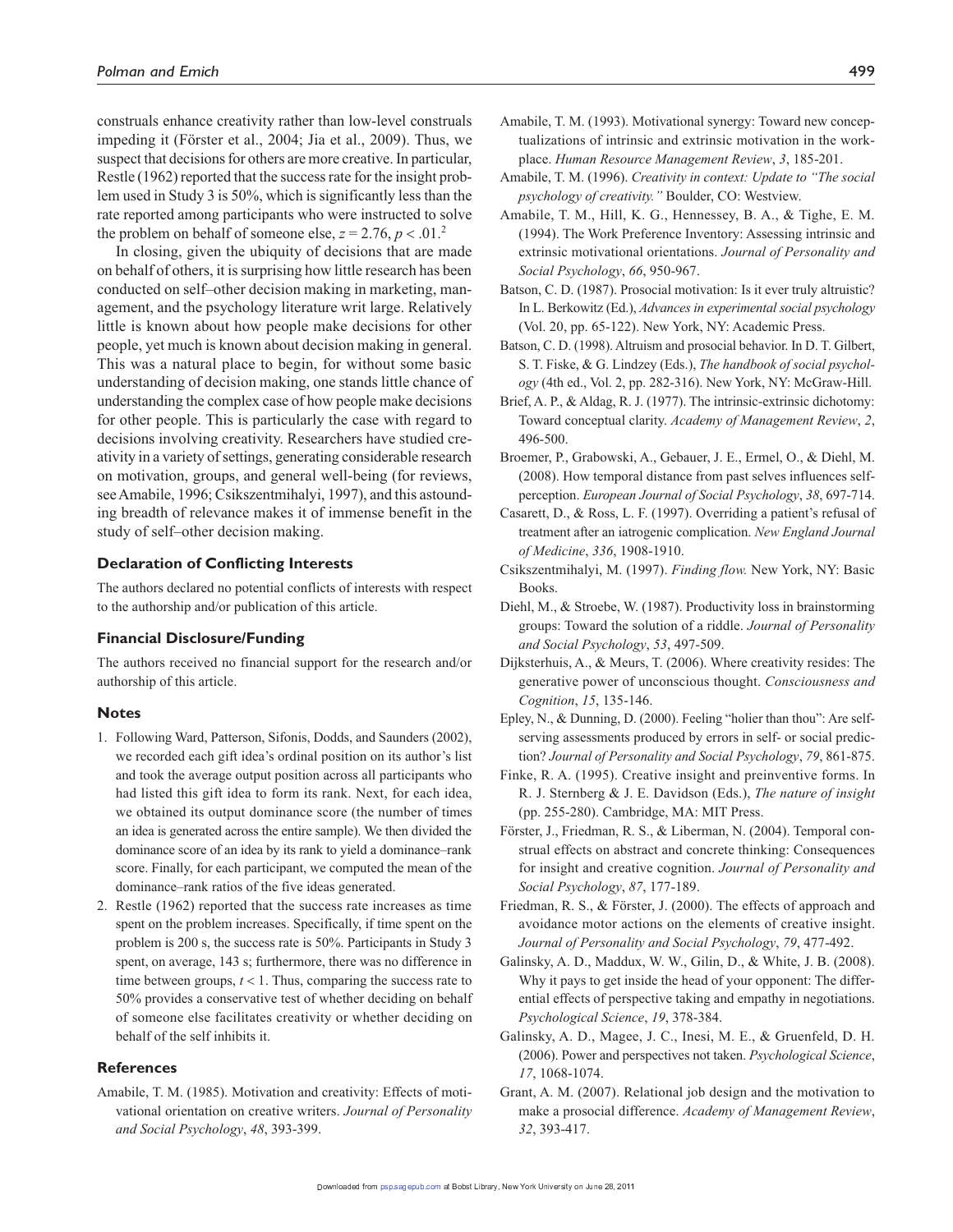- Grant, A. M. (2008). Does intrinsic motivation fuel the prosocial fire? Motivational synergy in predicting persistence, performance, and productivity. *Journal of Applied Psychology*, *93*, 48-58.
- Gunia, B. C., Sivanathan, N., & Galinsky, A. D. (2009). Vicarious entrapment: Your sunk costs, my escalation of commitment. *Journal of Experimental Social Psychology*, *45*, 1238-1244.
- Heath, C. (1999). On the social psychology of agency relationships: Lay theories of motivation overemphasize extrinsic rewards. *Organizational Behavior and Human Decision Processes*, *78*, 25-62.
- Hsee, C. K., & Weber, E. U. (1997). A fundamental prediction error: Self–others discrepancies in risk preference. *Journal of Experimental Psychology-General*, *126*, 45-53.
- Isen, A. M., Daubman, K. A., & Nowicki, G. P. (1987). Positive affect facilitates creative problem-solving. *Journal of Personality and Social Psychology*, *52*, 1122-1131.
- Jia, L., Hirt, E. R., & Karpen, S. C. (2009). Lessons from a faraway land: The effect of spatial distance on creative cognition. *Journal of Experimental Social Psychology*, *45*, 1127-1131.
- Jonas, E., Schulz-Hardt, S., & Frey, D. (2005). Giving advice or making decisions in someone else's place: The influence of impression, defense, and accuracy motivation on the search for new information. *Personality and Social Psychology Bulletin*, *31*, 977-990.
- Kray, L. J. (2000). Contingent weighting in self–other decision making. *Organizational Behavior and Human Decision Processes*, *83*, 82-106.
- Leung, A. K-Y., & Chiu, C-Y. (2010). Multicultural experiences, idea receptiveness, and creativity. *Journal of Cross-Cultural Psychology, 41*, 1-19.
- Leung, A. K. Y., Maddux, W. W., Galinsky, A. D., & Chiu, C. Y. (2008). Multicultural experience enhances creativity: The when and how. *American Psychologist*, *63*, 169-181.
- Liberman, N., & Trope, Y. (1998). The role of feasibility and desirability considerations in near and distant future decisions: A test of temporal construal theory. *Journal of Personality and Social Psychology*, *75*, 5-18.
- Liberman, N., & Trope, Y. (2008). The psychology of transcending the here and now. *Science*, *322*, 1201-1205.
- Liberman, N., Trope, Y., & Stephan, E. (2007). Psychological distance. In A. W. Kruglanski & E. T. Higgins (Eds.), *Social psychology: Handbook of basic principles* (pp. 353-383). New York, NY: Guilford.
- Liviatan, I., Trope, Y., & Liberman, N. (2008). Interpersonal similarity as a social distance dimension: Implications for perception of others' actions. *Journal of Experimental Social Psychology*, *44*, 1256-1269.
- Loewenstein, G. (2005). Hot-cold empathy gaps and medical decision making. *Health Psychology*, *24*, S49-S56.
- Markman, K. D., Lindberg, M. J., Kray, L. J., & Galinsky, A. D. (2007). Implications of counterfactual structure for creative generation and analytical problem solving. *Personality and Social Psychology Bulletin*, *33*, 312-324.
- Miller, D. T., Downs, J. S., & Prentice, D. A. (1998). Minimal conditions for the creation of a unit relationship: The social bond between birthdaymates. *European Journal of Social Psychology*, *28*, 475-481.
- Miller, D. T., & McFarland, C. (1987). Pluralistic ignorance: When similarity is interpreted as dissimilarity. *Journal of Personality and Social Psychology*, *53*, 298-305.
- Nussbaum, S., Trope, Y., & Liberman, N. (2003). Creeping dispositionism: The temporal dynamics of behavior prediction. *Journal of Personality and Social Psychology*, *84*, 485-497.
- Payne, J. W. (1976). Task complexity and contingent processing in decision making: An information search and protocol analysis. *Organizational Behavior and Human Performance*, *16*, 366-387.
- Polman, E. (2010). Information distortion in self–other decision making. *Journal of Experimental Social Psychology*, *46*, 432-435.
- Preacher, K. J., & Hayes, A. F. (2004). SPSS and SAS procedures for estimating indirect effects in simple mediation models. *Behavior Research Methods*, *Instruments*, *& Computers*, *36*, 717-731.
- Pronin, E., Olivola, C. Y., & Kennedy, K. A. (2008). Doing unto future selves as you would do unto others: Psychological distance and decision making. *Personality and Social Psychology Bulletin*, *34*, 224-236.
- Pronin, E., & Ross, L. (2006). Temporal differences in trait selfascription: When the self is seen as an other. *Journal of Personality and Social Psychology*, *90*, 197-209.
- Quinn, R. W. (2005). Flow in knowledge work: High performance experience in the design of national security technology. *Administrative Science Quarterly*, *50*, 610-641.
- Redelmeier, D.A., & Tversky, A. (1990). The discrepancy between medical decisions for individual patients and for groups. *New England Journal of Medicine, 322*, 1162-1164.
- Restle, F. (1962). Speed and accuracy of cognitive achievement in small groups. In J. H. Criswell, H. Solomon, & P. Suppes (Eds.), *Mathematical models in small group processes* (pp. 250-262). Stanford, CA: Stanford University Press.
- Ross, L. (1977). The intuitive psychologist and his shortcomings: Distortions in the attribution process. In L. Berkowtiz (Ed.), *Advances in experimental social psychology* (pp. 174-221). New York, NY: Academic Press.
- Ryan, R. M., & Deci, E. L. (2000). Self-determination theory and the facilitation of intrinsic motivation, social development, and well-being. *American Psychologist*, *55*, 68-78.
- Saucier, G., & Goldberg, L. R. (1996). Evidence for the big five in analyses of familiar English personality adjectives. *European Journal of Personality*, *10*, 61-77.
- Schooler, J. W., Fiore, S. M., & Brandimonte, M. A. (1997). At a loss from words: Verbal overshadowing of perceptual memories. *Psychology of Learning and Motivation*, *37*, 291-340.
- Shelton, J. N., & Richeson, J. A. (2005). Intergroup contact and pluralistic ignorance. *Journal of Personality and Social Psychology*, *88*, 91-107.
- Simon, H. (2001). Learning to research about learning. In S. Carver & D. Klahr (Eds.), *Cognition and instruction: Twenty-five years of progress* (pp. 205-226). Mahwah, NJ: Erlbaum.
- Simonson, I. (1992). The influence of anticipating regret and responsibility on purchase decisions. *Journal of Consumer Research*, *19*, 1-14.